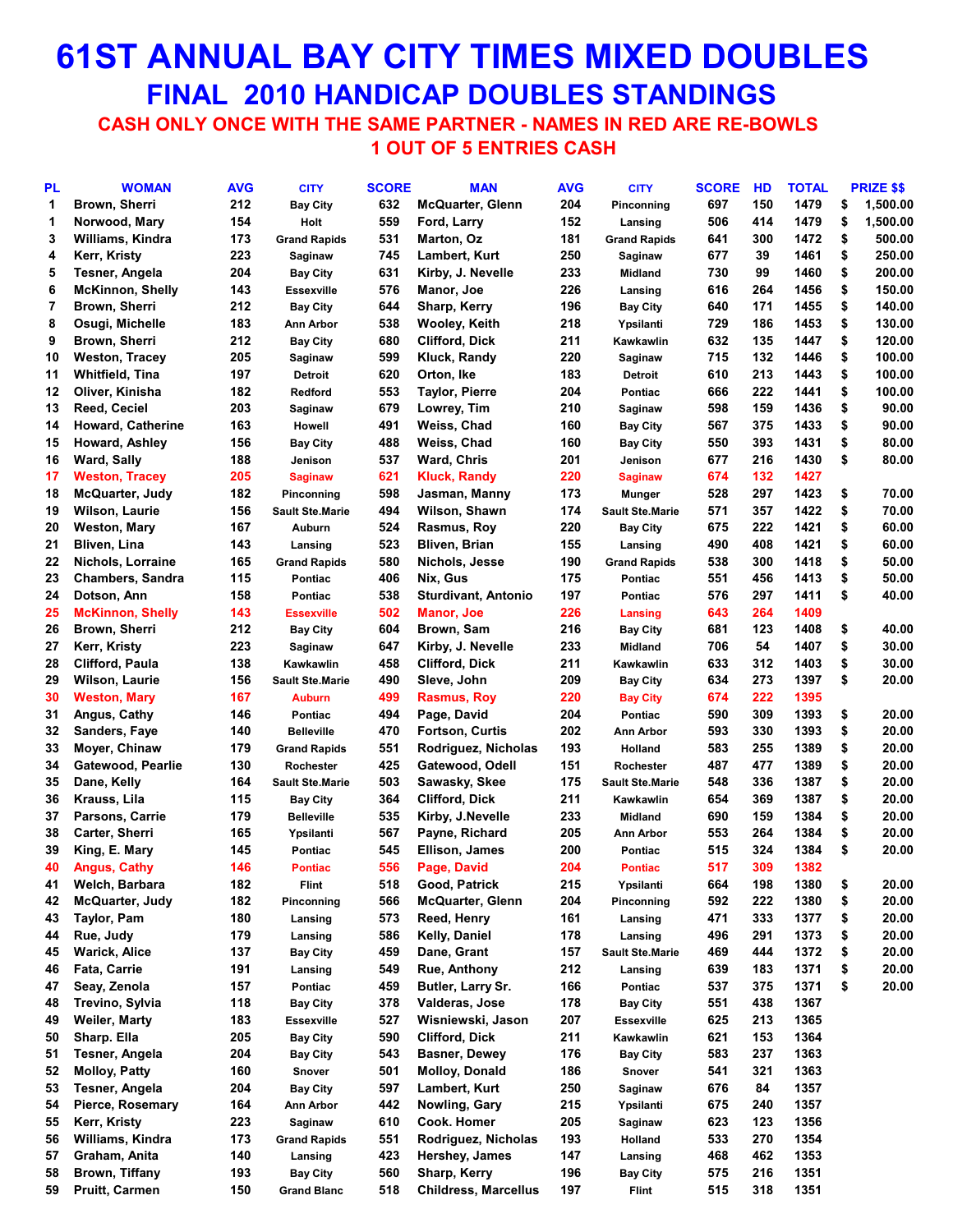| 60  | Gilyard, Shirley              | 167 | <b>Inkster</b>          | 549 | <b>Bowles, Willie</b>     | 188 | <b>Inkster</b>          | 503 | 297 | 1349 |
|-----|-------------------------------|-----|-------------------------|-----|---------------------------|-----|-------------------------|-----|-----|------|
| 61  | Osugi, Michelle               | 183 | Ann Arbor               | 603 | Osugi, Don Jr.            | 213 | Ann Arbor               | 574 | 171 | 1348 |
| 62  | Jackson, Toni                 | 143 | Saginaw                 | 440 | Smith, Reginald           | 220 | Saginaw                 | 627 | 279 | 1346 |
| 63  | Sawasky, Fauncy               | 135 | <b>Sault Ste.Marie</b>  | 400 | Dominowski, Harry Jr.     | 93  | <b>Bay City</b>         | 342 | 603 | 1345 |
| 64  | Oliver, Kinisha               | 182 | <b>Redford</b>          | 581 | <b>Taylor, Pierre</b>     | 204 | <b>Pontiac</b>          | 541 | 222 | 1344 |
| 65  | Lipsey, Lessie                | 163 | Ypsilanti               | 469 | <b>Chavers, Walter</b>    | 196 | Ypsilanti               | 587 | 288 | 1344 |
| 66  | Miles, Toni                   | 160 | <b>Pontiac</b>          | 531 | Pickens, James            | 198 | Pontiac                 | 522 | 291 | 1344 |
|     |                               |     |                         | 479 |                           |     |                         |     |     | 1342 |
| 67  | Angus, Cathy                  | 146 | <b>Pontiac</b>          |     | <b>Wiggins, Kornell</b>   | 155 | Pontiac                 | 434 | 429 |      |
| 68  | Osugi, Tanya                  | 179 | Ypsilanti               | 482 | Wooley, Keith             | 218 | Ypsilanti               | 664 | 195 | 1341 |
| 69  | Anolick, Kristen              | 161 | Detroit                 | 506 | <b>Bowden, Charles</b>    | 175 | Southfield              | 516 | 318 | 1340 |
| 70  | Rogers, Catherine             | 134 | <b>Sault Ste.Marie</b>  | 429 | Sawasky, Skee             | 175 | <b>Sault Ste.Marie</b>  | 503 | 408 | 1340 |
| 71  | Tesner, Angie                 | 204 | <b>Bay City</b>         | 618 | Kerr, Paul                | 229 | <b>Essexville</b>       | 611 | 108 | 1337 |
| 72  | <b>Tipton, Elaine</b>         | 170 | <b>Flint</b>            | 464 | Griggs, Damonde           | 235 | Flint                   | 693 | 180 | 1337 |
| 73  | Biniecki, Teri                | 159 | <b>Midland</b>          | 468 | Biniecki, Lyle            | 152 | <b>Midland</b>          | 483 | 384 | 1335 |
| 74  | King, E. Mary                 | 145 | Pontiac                 | 464 | Long, McArthur            | 182 | Pontiac                 | 503 | 366 | 1333 |
| 75  | Rogers, Catherine             | 143 | <b>Sault Ste.Marie</b>  | 391 | Wilson, Shawn             | 174 | <b>Sault Ste.Marie</b>  | 534 | 408 | 1333 |
| 76  | <b>Welch, Barbara</b>         | 182 | <b>Flint</b>            | 529 | <b>Good, Patrick</b>      | 215 | Ypsilanti               | 605 | 198 | 1332 |
| 77  | Houston, Karen                | 176 | <b>Burton</b>           | 488 | Sanders, Michael          | 206 | Flint                   | 609 | 234 | 1331 |
| 78  | <b>Tesner, Angela</b>         | 204 | <b>Bay City</b>         | 602 | Kirby, J. Nevelle         | 233 | <b>Midland</b>          | 628 | 99  | 1329 |
| 79  |                               | 129 |                         | 422 | Hanley, Eric              | 206 |                         | 561 | 345 | 1328 |
|     | Smith, Ashley                 |     | Waterford               |     |                           |     | Pontiac                 |     |     |      |
| 80  | <b>Buckhaulter, Kassandra</b> | 170 | Addison                 | 573 | Rand, Walter              | 175 | Pontiac                 | 430 | 324 | 1327 |
| 81  | <b>Brown, Sherri</b>          | 212 | <b>Bay City</b>         | 640 | <b>Brown, Sam</b>         | 216 | <b>Bay City</b>         | 563 | 123 | 1326 |
| 82  | <b>McKinnon, Shelly</b>       | 143 | <b>Essexville</b>       | 523 | Goldman, Arnie            | 221 | <b>Essexville</b>       | 527 | 276 | 1326 |
| 83  | Delf, Mary                    | 136 | Milan                   | 422 | Friedman, Mark            | 162 | Ann Arbor               | 469 | 435 | 1326 |
| 84  | <b>Chambers, Sandra</b>       | 115 | Pontiac                 | 393 | <b>Carter, Lawrence</b>   | 169 | Pontiac                 | 465 | 468 | 1326 |
| 85  | Viruet, Christine             | 133 | Lansing                 | 422 | Gowing, Robert            | 136 | Eagle                   | 400 | 504 | 1326 |
| 86  | <b>Black-Nash, Terriea</b>    | 165 | Lansing                 | 524 | Ford, Kerwin Sr.          | 216 | Lansing                 | 564 | 237 | 1325 |
| 87  | Moore, Mary                   | 127 | Ypsilanti               | 361 | Wooley, Johnnie           | 161 | Ypsilanti               | 503 | 459 | 1323 |
| 88  | Ward, Tina                    | 192 | Jenison                 | 478 | Grocholski, Kelly         | 211 | <b>Midland</b>          | 661 | 183 | 1322 |
| 89  | Moyer, Chinaw                 | 179 | <b>Grand Rapids</b>     | 464 | Marton, Oz                | 181 | <b>Grand Rapids</b>     | 572 | 285 | 1321 |
| 90  | Ellison, Jamese               | 138 | Pontiac                 | 439 | Ellison, James            | 200 | Pontiac                 | 543 | 339 | 1321 |
|     |                               |     |                         |     |                           |     |                         |     |     |      |
| 91  | Wilson, Laurie                | 156 | <b>Sault Ste.Marie</b>  | 461 | Dominowski, Harry Jr.     | 93  | <b>Bay City</b>         | 308 | 552 | 1321 |
| 92  | <b>Brown, Sherri</b>          | 212 | <b>Bay City</b>         | 586 | <b>Clifford, Dick</b>     | 211 | Kawkawlin               | 598 | 135 | 1319 |
| 93  | Rush, Helen                   | 158 | <b>Pontiac</b>          | 462 | Reaves, David             | 183 | Lenox                   | 523 | 330 | 1315 |
| 94  | <b>Miles, Toni</b>            | 160 | <b>Pontiac</b>          | 416 | <b>Pickens, James</b>     | 198 | <b>Pontiac</b>          | 606 | 291 | 1313 |
| 95  | <b>McQuarter, Judy</b>        | 182 | Pinconning              | 544 | Brown, Sam                | 216 | <b>Bay City</b>         | 573 | 195 | 1312 |
| 96  | Perkins, Tekosha              | 168 | <b>Haslett</b>          | 487 | Carroll, Roshawn          | 200 | Lansing                 | 557 | 267 | 1311 |
| 97  | Mingo, Shirley                | 168 | Pontiac                 | 493 | <b>Milton, Andre</b>      | 197 | <b>Farmington Hills</b> | 541 | 273 | 1307 |
| 98  | Jarkiewicz, Marstyne          | 152 | Imlay City              | 502 | Gass, Charles             | 204 | Imlay City              | 511 | 294 | 1307 |
| 99  | Shepard, Judy                 | 171 | Ypsilanti               | 498 | <b>Robinson, Albert</b>   | 155 | Ypsilanti               | 440 | 369 | 1307 |
| 100 | Psenski, Harmony              | 99  | Lansing                 | 330 | Young, Albert             | 159 | Lansing                 | 449 | 528 | 1307 |
| 101 | Pace, Linda                   | 187 | Ypsilanti               | 516 | Nowling, Gary             | 215 | Ypsilanti               | 604 | 186 | 1306 |
| 102 | Gass, Tonya                   | 182 |                         | 543 | <b>Jarkiewicz, Dennis</b> | 175 |                         | 469 | 294 | 1306 |
|     |                               |     | <b>Imlay City</b>       |     |                           |     | <b>Imlay City</b>       |     |     |      |
| 103 | Smith, Ashley                 | 129 | Waterford               | 481 | Milton, Andre             | 197 | <b>Farmington Hills</b> | 458 | 366 | 1305 |
| 104 | <b>Buckhaulter, Nenner</b>    | 153 | <b>Bloomfield Hills</b> | 395 | Green, Thomas             | 157 | Pontiac                 | 526 | 384 | 1305 |
| 105 | Ward, Tina                    | 192 | Jenison                 | 536 | Ward, Chris               | 201 | Jenison                 | 561 | 207 | 1304 |
| 106 | Mingo, Shirley                | 168 | Pontiac                 | 427 | Page, David               | 204 | Pontiac                 | 622 | 255 | 1304 |
| 107 | Johnson, Julie                | 156 | Lansing                 | 449 | Johnson, James            | 172 | Lansing                 | 492 | 363 | 1304 |
| 108 | Delf, Mary                    | 136 | Milan                   | 453 | Manalang, Jorge           | 173 | Ann Arbor               | 442 | 408 | 1303 |
| 109 | Oczepek, Julie                | 234 | Reese                   | 631 | Weiss, John               | 218 | Saginaw                 | 608 | 63  | 1302 |
| 110 | <b>Ball, Virginia</b>         | 163 | Clarkston               | 462 | Lawson, Don Sr.           | 214 | Mayville                | 596 | 243 | 1301 |
| 111 | <b>Wooley, Donna</b>          | 145 | Ypsilanti               | 409 | Scott, David              | 197 | Ann Arbor               | 562 | 330 | 1301 |
| 112 | Allen, Linda                  | 121 | Perry                   | 409 | Allen, John               | 155 | Perry                   | 403 | 489 | 1301 |
| 113 | <b>Tipton, Stephanie</b>      | 218 | Flint                   | 559 | <b>Griggs, Damonde</b>    | 235 | <b>Flint</b>            | 690 | 51  | 1300 |
| 114 | <b>Woodley, Annette</b>       | 186 | <b>Flint</b>            | 507 | <b>Webster, Moses</b>     | 212 | <b>Mount Morris</b>     | 598 | 195 | 1300 |
| 115 | <b>McNight, Lynda</b>         | 167 | Ann Arbor               | 457 | Black, William Sr.        | 197 |                         | 565 | 276 | 1298 |
|     |                               |     |                         |     |                           |     | Ypsilanti               |     |     |      |
| 116 | Ciaciuch, Elizabeth           | 138 | Kawkawlin               | 368 | Dane, Grant               | 157 | <b>Sault Ste.Marie</b>  | 489 | 441 | 1298 |
| 117 | Allen, Tamara                 | 125 | Perry                   | 413 | <b>Weeks, James</b>       | 157 | Lansing                 | 410 | 474 | 1297 |
| 118 | <b>Matheson, Michelle</b>     | 205 | <b>Flint</b>            | 554 | Kirby, J. Nevelle         | 233 | <b>Midland</b>          | 641 | 99  | 1294 |
| 119 | <b>Anolick, Kirsten</b>       | 161 | <b>Detroit</b>          | 470 | <b>Bowden, Charles</b>    | 186 | <b>Southfield</b>       | 506 | 318 | 1294 |
| 120 | <b>Tipton, Stephanie</b>      | 218 | <b>Flint</b>            | 569 | Tipton, Daniel Jr.        | 166 | Flint                   | 496 | 228 | 1293 |
| 121 | McGee, Katherine              | 166 | Pontiac                 | 455 | <b>Busbee, Lamar</b>      | 189 | <b>Auburn Hills</b>     | 540 | 297 | 1292 |
| 122 | Osugi, Tanya                  | 179 | Ypsilanti               | 464 | Osugi, Don Jr.            | 213 | Ann Arbor               | 647 | 180 | 1291 |
| 123 | <b>Parsons, Carrie</b>        | 179 | <b>Belleville</b>       | 481 | Kirby, J. Nevelle         | 233 | <b>Midland</b>          | 650 | 159 | 1290 |
| 124 | <b>Wilson, Laurie</b>         | 156 | <b>Sault Ste.Marie</b>  | 437 | Dane, Grant               | 157 | <b>Sault Ste.Marie</b>  | 454 | 399 | 1290 |
| 125 | Smith, Doreen                 | 129 | Ypsilanti               | 395 | Smith, Christopher        | 179 | Ypsilanti               | 486 | 408 | 1289 |
| 126 | Simon, Lorita                 | 205 | Flint                   | 560 | <b>Webster, Moses</b>     | 212 | Mt. Morris              | 578 | 150 | 1288 |
| 127 | Woods, Stephanie              | 139 | <b>Flint</b>            | 442 | Woods, Eddie Jr.          | 210 | <b>Flint</b>            | 534 | 312 | 1288 |
| 128 | Edwards, Linda                | 172 | Southfield              | 538 | Price, Anthony            | 207 |                         | 508 | 240 | 1286 |
|     |                               |     |                         |     |                           |     | Inkster                 |     |     |      |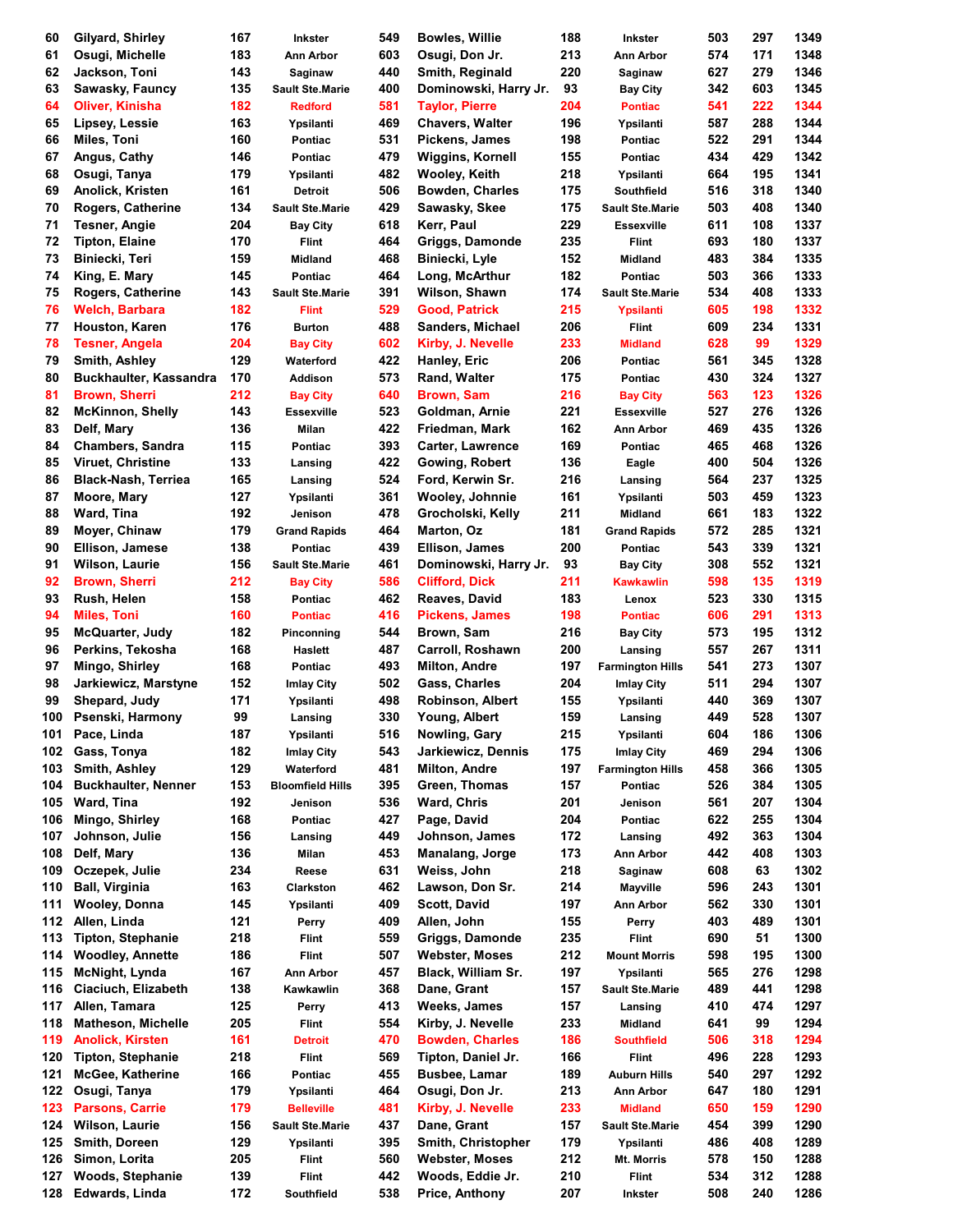| 129 | Tucker, Josi                 | 138 | <b>Sault Ste.Marie</b>  | 384 | Dane, Grant                 | 157 | <b>Sault Ste.Marie</b>       | 485 | 417 | 1286 |
|-----|------------------------------|-----|-------------------------|-----|-----------------------------|-----|------------------------------|-----|-----|------|
| 130 | <b>Washington, Dorothy</b>   | 167 | <b>Pontiac</b>          | 435 | <b>Carter, Lawrence</b>     | 169 | Pontiac                      | 508 | 342 | 1285 |
| 131 | King, E. Mary                | 145 | <b>Pontiac</b>          | 441 | Green, Thomas               | 166 | Pontiac                      | 439 | 405 | 1285 |
| 132 | <b>Manalang, Lucita</b>      | 142 | Ann Arbor               | 401 | Friedman, Mark              | 162 | Ann Arbor                    | 462 | 420 | 1283 |
| 133 | <b>Bryant, Fannie</b>        | 142 | Westland                | 372 | Elston, Alphonso            | 192 | Ypsilanti                    | 561 | 348 | 1281 |
| 134 | Shepard, Judy                | 171 | Ypsilanti               | 506 | <b>McKinney, Greg</b>       | 158 | Ann Arbor                    | 414 | 360 | 1280 |
| 135 | Widmayer, Mary               | 152 | <b>Howard City</b>      | 447 | Widmayer, Ronald            | 137 | <b>Howard City</b>           | 377 | 456 | 1280 |
| 136 | Brown, Tiffany               | 193 | <b>Bay City</b>         | 541 | Clifford, Dick              | 211 | Kawkawlin                    | 558 | 180 | 1279 |
| 137 | Ellison, Wanda               | 157 | <b>Pontiac</b>          | 473 | Ellison, Willie             | 204 | Pontiac                      | 540 | 264 | 1277 |
|     |                              |     |                         |     |                             |     |                              |     |     |      |
| 138 | <b>Clemmons, Christina</b>   | 168 | Lansing                 | 472 | Phifer, James               | 157 | Lansing                      | 435 | 369 | 1276 |
| 139 | Mularz, Katie                | 153 | <b>Bay City</b>         | 423 | Mularz, Bob                 | 216 | <b>Bay City</b>              | 586 | 264 | 1273 |
| 140 | Palmer, Norma                | 172 | Ypsilanti               | 442 | Palmer, Richard             | 172 | Ypsilanti                    | 504 | 324 | 1270 |
| 141 | Royston, Liz                 | 146 | Holt                    | 388 | Royston, Joe                | 181 | Holt                         | 516 | 366 | 1270 |
| 142 | Ellison, Jamese              | 138 | Pontiac                 | 402 | <b>Ellison, Dock</b>        | 200 | Pontiac                      | 526 | 339 | 1267 |
| 143 | Wiggins, Linda               | 143 | Waterford               | 440 | <b>Wiggins, Kornell</b>     | 155 | Pontiac                      | 392 | 435 | 1267 |
| 144 | Driesenga, Patricia          | 121 | Newaygo                 | 349 | Driesenga, Robert           | 138 | Newaygo                      | 390 | 528 | 1267 |
| 145 | Pace, Linda                  | 187 | Ypsilanti               | 518 | Wilson, James               | 199 | Ann Arbor                    | 526 | 222 | 1266 |
| 146 | <b>Ward, Sally</b>           | 188 | Jenison                 | 561 | Grocholski, Kelly           | 211 | <b>Midland</b>               | 512 | 192 | 1265 |
| 147 | <b>Wooley, Donna</b>         | 145 | Ypsilanti               | 416 | Wooley, Johnnie             | 161 | Ypsilanti                    | 432 | 417 | 1265 |
| 148 | Dane, Kelly                  | 164 | <b>Sault Ste.Marie</b>  | 439 | Wilson, Shawn               | 174 | <b>Sault Ste.Marie</b>       | 489 | 336 | 1264 |
| 149 | Philo. Jane                  | 124 | <b>Bay City</b>         | 287 | Philo, Chaz                 | 190 | <b>Bay City</b>              | 593 | 384 | 1264 |
| 150 | Lambert, Mary                | 180 | <b>Bay City</b>         | 461 | <b>Lambert, Steve</b>       | 203 | <b>Bay City</b>              | 571 | 231 | 1263 |
| 151 | <b>Madlock, Dimitria</b>     | 150 | <b>Belleville</b>       | 416 | Patterson, J.T. Jr.         | 179 | Ypsilanti                    | 487 | 360 | 1263 |
| 152 | DeMyers, Felicia             | 172 | Lansing                 | 509 | Allen, Thurstan             | 155 | Lansing                      | 388 | 366 | 1263 |
| 153 | Furgala, Laura               | 149 | Charlotte               | 449 | Hartegan, DJ                | 201 | Lansing                      | 503 | 309 | 1261 |
| 154 | Ellison, Wanda               | 165 | Pontiac                 | 442 | Wilson, Ronald              | 200 |                              | 542 | 276 | 1260 |
| 155 |                              | 183 |                         | 559 |                             | 184 | Pontiac<br><b>Unionville</b> | 433 | 267 | 1259 |
|     | <b>Weiler, Marty</b>         |     | Essexville              |     | Kotenko, Bryan              |     |                              |     |     |      |
| 156 | <b>Oliver, Kinisha</b>       | 182 | <b>Redford</b>          | 525 | <b>Taylor, Pierre</b>       | 204 | <b>Pontiac</b>               | 509 | 222 | 1256 |
| 157 | <b>Kelley-Lewis, Jerlene</b> | 162 | Lansing                 | 501 | Anderson, Bernard           | 196 | Lansing                      | 463 | 291 | 1255 |
| 158 | King, E. Mary                | 145 | Pontiac                 | 370 | Nix, Gus                    | 175 | Pontiac                      | 499 | 384 | 1253 |
| 159 | <b>Tipton, Elaine</b>        | 170 | <b>Flint</b>            | 450 | Tipton, Daniel Jr.          | 166 | <b>Flint</b>                 | 457 | 345 | 1252 |
| 160 | <b>Tschirhart, Lori</b>      | 142 | Chelsea                 | 430 | Norwood, Harvey             | 187 | Chelsea                      | 460 | 360 | 1250 |
| 161 | Sawasky, Fauncy              | 135 | <b>Sault Ste.Marie</b>  | 371 | Dominowski, Harry Sr        | 143 | <b>Bay City</b>              | 396 | 483 | 1250 |
| 162 | Kerr, Kristy                 | 223 | Saginaw                 | 591 | Jimenez, Joe Jr.            | 227 | Saginaw                      | 587 | 69  | 1247 |
| 163 | Howard, Catherine            | 163 | Howell                  | 435 | Howard, William             | 204 | Howell                       | 545 | 267 | 1247 |
| 164 | Oats, Carolyn                | 169 | Ypsilanti               | 380 | <b>McKinney, Greg</b>       | 158 | Ann Arbor                    | 499 | 363 | 1242 |
| 165 | <b>Scott, Caroline</b>       | 143 | Ypsilanti               | 385 | Moore, James                | 158 | Ypsilanti                    | 431 | 426 | 1242 |
| 166 | Dane, Kelly                  | 164 | <b>Sault Ste.Marie</b>  | 400 | Dominowski, Brandon         | 113 | <b>Bay City</b>              | 359 | 483 | 1242 |
| 167 | Kyles, Krista                | 162 | Monroe                  | 447 | Hall, Clarence              | 196 | Monroe                       | 479 | 315 | 1241 |
| 168 | <b>Starks, Heather</b>       | 117 | Lansing                 | 330 | <b>Starks, Preston</b>      | 202 | Lansing                      | 525 | 384 | 1239 |
| 169 | Sleet, Kathy                 | 171 | <b>Grand Rapids</b>     | 491 | Lyons, Robert               | 217 | <b>Grand Rapids</b>          | 523 | 219 | 1233 |
| 170 | Lake, Kimberly               | 170 | Lansing                 | 395 | Gurd, Harvey                | 189 | Lansing                      | 548 | 288 | 1231 |
| 171 | Andrzejewski, Cynthia        | 154 |                         | 454 | Andrzejewski, Timothy       | 184 |                              | 441 | 336 | 1231 |
|     |                              |     | <b>Bay City</b>         |     | VanderWaells, Peter         |     | <b>Bay City</b>              |     |     |      |
| 172 | Weed, Rebecca                | 122 | Lansing                 | 306 |                             | 156 | Bath                         | 441 | 483 | 1230 |
| 173 | <b>Bailey, Kristine</b>      | 210 | Sanford                 | 502 | Mann, Kurt                  | 205 | <b>Midland</b>               | 569 | 156 | 1227 |
| 174 | Dane, Kelly                  | 164 | <b>Sault Ste.Marie</b>  | 448 | Dominowski, Harry Sr        | 143 | <b>Bay City</b>              | 367 | 411 | 1226 |
| 175 | Gaines, Mary                 | 142 | Westland                | 404 | Poitier, Hilroy             | 180 | Ypsilanti                    | 443 | 378 | 1225 |
| 176 | Letzgus, Kristen             | 193 | <b>Bay City</b>         | 544 | Torres, Michael             | 214 | <b>Bay City</b>              | 507 | 171 | 1222 |
| 177 | <b>Talley, Shirley</b>       | 183 | <b>Sterling Heights</b> | 458 | McAdoo, Dennis              | 206 | Detroit                      | 548 | 216 | 1222 |
| 178 | Sharp, Ella                  | 205 | <b>Bay City</b>         | 566 | <b>Bilhimer, Brad</b>       | 220 | <b>Midland</b>               | 523 | 132 | 1221 |
| 179 | Vasher, Deb                  | 164 | Whitmore Lake           | 519 | Vasher, Josh                | 163 | <b>Whitmore Lake</b>         | 333 | 363 | 1215 |
| 180 | Welch, Barbara               | 182 | <b>Flint</b>            | 486 | <b>Atwater, Charles</b>     | 184 | <b>Flint</b>                 | 456 | 270 | 1212 |
| 181 | Pierce, Rosemary             | 164 | Ann Arbor               | 408 | Wilson, James               | 199 | Ann Arbor                    | 528 | 276 | 1212 |
| 182 | <b>Pruitt, Carmen</b>        | 150 | <b>Grand Blanc</b>      | 420 | <b>Childress, Marcellus</b> | 197 | <b>Flint</b>                 | 469 | 318 | 1207 |
| 183 | Jones, Jill                  | 162 | <b>Bay City</b>         | 427 | Jones, Martin               | 195 | <b>Bay City</b>              | 485 | 294 | 1206 |
| 184 | Jasman, Carol                | 140 | Munger                  | 351 | <b>McQuarter, Glenn</b>     | 204 | Pinconning                   | 530 | 324 | 1205 |
| 185 | <b>Patterson, Brittney</b>   | 193 | Kawkawlin               | 525 | Samolewski, Ryan            | 199 | <b>Bay City</b>              | 471 | 207 | 1203 |
| 186 | Warick, Alice                | 137 | <b>Bay City</b>         | 396 | Sawasky, Skee               | 175 | <b>Sault Ste.Marie</b>       | 404 | 402 | 1202 |
| 187 | Gamble, Lisa                 | 157 | Pontiac                 | 398 | Boyles, Robert              | 421 | Pontiac                      | 421 | 381 | 1200 |
| 188 | Sawasky, Fauncy              | 135 | <b>Sault Ste.Marie</b>  | 360 | Wilson, Shawn               | 174 | <b>Sault Ste.Marie</b>       | 432 | 408 | 1200 |
| 189 | <b>Matheson, Michelle</b>    | 205 | <b>Flint</b>            | 463 | McGhee, Darryl              | 232 | <b>Burton</b>                | 634 | 102 | 1199 |
|     |                              |     |                         |     |                             |     |                              |     |     |      |
| 190 | Moore, Mary                  | 127 | Ypsilanti               | 320 | Moore, James                | 158 | Ypsilanti                    | 413 | 465 | 1198 |
| 191 | Oats, Carolyn                | 169 | Ypsilanti               | 381 | <b>Robinson, Albert</b>     | 155 | Ypsilanti                    | 440 | 372 | 1193 |
| 192 | Sawasky, Fauncy              | 135 | <b>Sault Ste.Marie</b>  | 363 | Dominowski, Brandon         | 113 | <b>Bay City</b>              | 275 | 555 | 1193 |
| 193 | Coleman, Sarilyn             | 114 | Van Buren Twp.          | 314 | <b>Marshall, Anthony</b>    | 197 | Ypsilanti                    | 474 | 402 | 1190 |
| 194 | Pelon, Bonnie                | 174 | Midland                 | 454 | Pelon, Joe                  | 190 | <b>Birch Run</b>             | 458 | 276 | 1188 |
| 195 | Kerr, Kristy                 | 223 | Saginaw                 | 557 | Kerr, Paul                  | 229 | <b>Essexville</b>            | 562 | 63  | 1182 |
| 196 | Moore, Opal                  | 167 | Lansing                 | 415 | Moore, Arthur               | 155 | Lansing                      | 389 | 378 | 1182 |
| 197 | Wiggins, Linda               | 143 | Waterford               | 365 | Simmons, Joe                | 184 | Pontiac                      | 452 | 363 | 1180 |